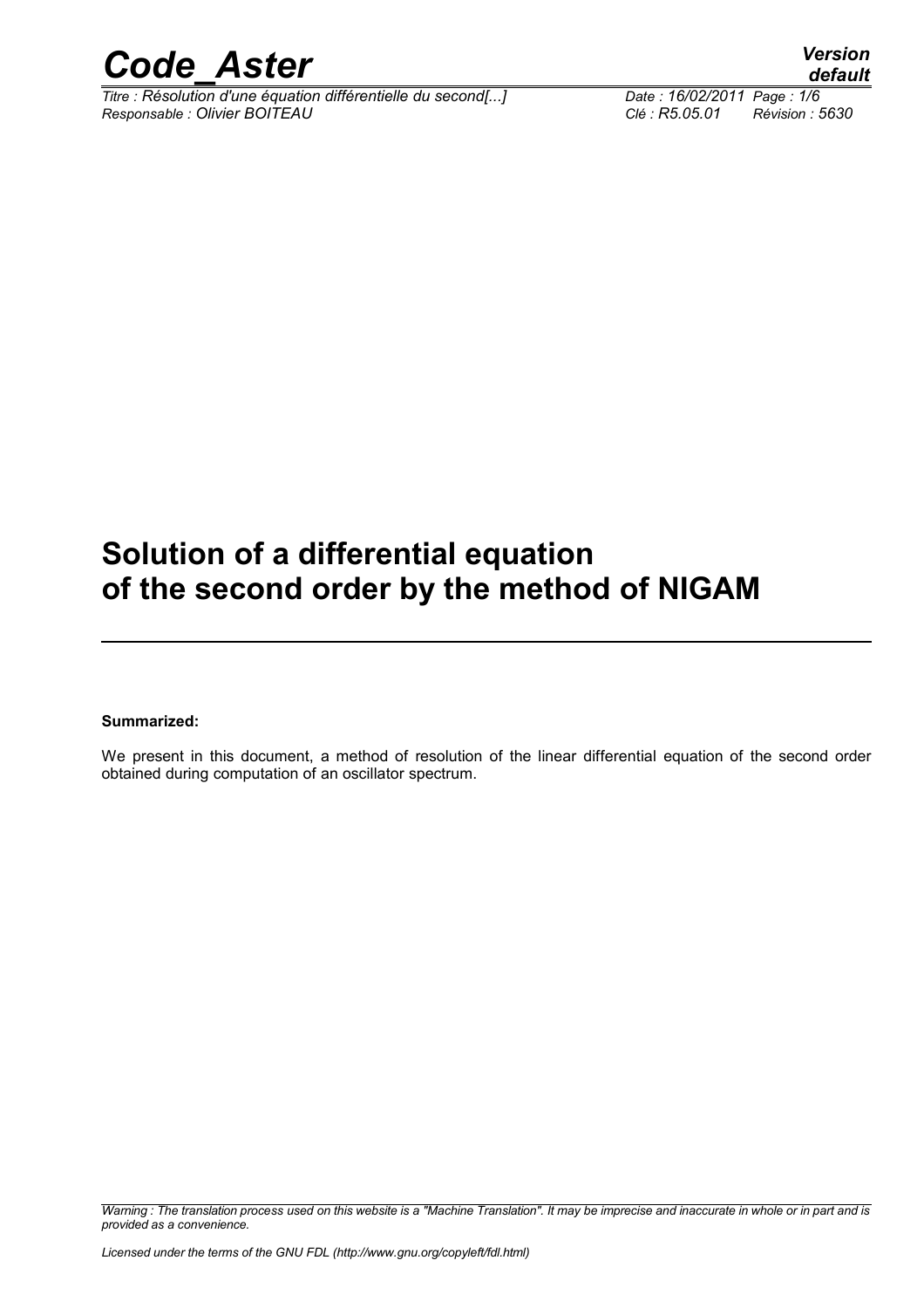*Titre : Résolution d'une équation différentielle du second[...] Date : 16/02/2011 Page : 2/6 Responsable : Olivier BOITEAU Clé : R5.05.01 Révision : 5630*

### **1 Introduction**

During the computation of an oscillator spectrum, one is brought to solve a differential equation of the second order whose solution is an integral of DUHAMEL.

If this integral can be calculated exactly using the transform of LAPLACE for certain simple analytical functions (Dirac, Sine, Cosine, Heavyside,…) [bib1] it must be integrated numerically in the general case.

This document presents an effective method to solve this problem.

This method is implemented in *Code\_Aster*, in the operator CALC\_FONCTION, key word factor SPEC\_OSCI.

## **2 Analytical solution of the equation**

During the computation of the oscillator spectrum of an accelerogram [R4.05.03], one is brought to solve the linear differential equation of the second order:

$$
\ddot{q} + 2 \xi \omega \dot{q} + \omega^2 q = -\alpha(t)
$$

whe  $q \, t$ is relative displacement

re

- $\alpha$  | t is the acceleration of the motion imposed on the base  $\omega$  is the pulsation of the oscillator
- is the reduced damping of the oscillator

With initial conditions on  $q$  and  $\dot{q}$  .

The solution of this equation is written in the form:

$$
q(t) = + \int_0^t h(t-\tau) \cdot \alpha(\tau) d\tau + q(0) g(t) + \dot{q}(0) h(t)
$$

where  $q(0)$  and  $\dot{q}(0)$  is displacement and the velocity at initial time.

- Statement of  $h(t)$  and  $g(t)$  according to the value of reduced damping  $\zeta$ .
	- If  $\xi < 1$  (damping sub-critical):

$$
h(t) = \frac{e^{-\xi \omega t}}{\omega \sqrt{1 - x^2}} \sin \left( \omega t \sqrt{1 - \xi^2} \right)
$$
  
 
$$
g(t) = e^{-\xi \omega t} \left[ \cos \left( \omega t \sqrt{1 - \xi^2} \right) + \frac{\xi}{\sqrt{1 - \xi^2}} \sin \left( \omega t \sqrt{1 - \xi^2} \right) \right]
$$

*Licensed under the terms of the GNU FDL (http://www.gnu.org/copyleft/fdl.html)*

*Warning : The translation process used on this website is a "Machine Translation". It may be imprecise and inaccurate in whole or in part and is provided as a convenience.*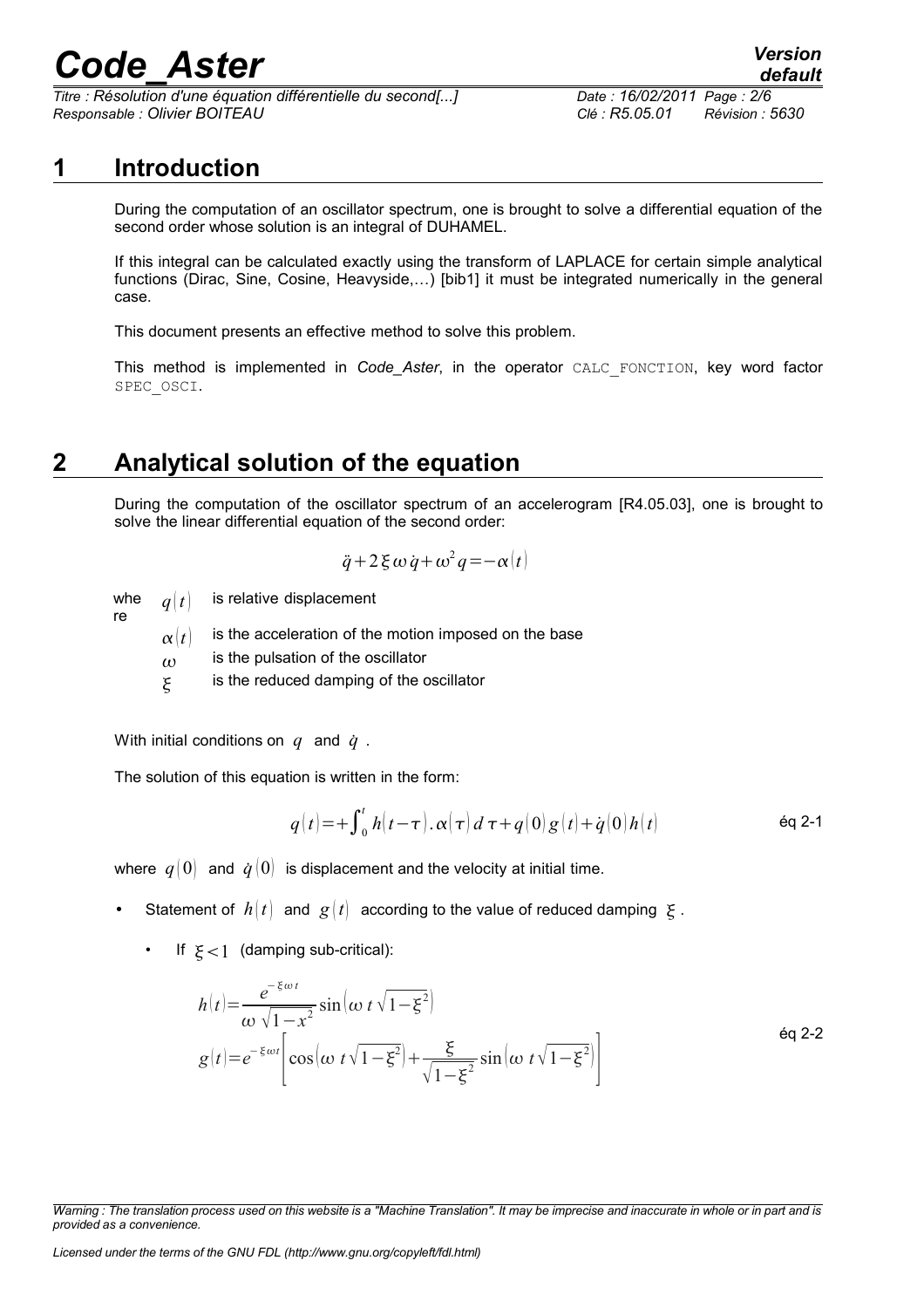*Titre : Résolution d'une équation différentielle du second[...] Date : 16/02/2011 Page : 3/6 Responsable : Olivier BOITEAU Clé : R5.05.01 Révision : 5630*

*default*

• If  $\xi = 1$  (critical damping):

$$
h(t)=te^{-\omega t}
$$
  
g(t)=(1-\omega)e^{\omega t}

• If  $\xi > 1$  (supercritical damping):

$$
h(t) = \frac{e^{-\xi \omega t}}{\omega \sqrt{\xi^2 - 1}} \cdot sh\left(\omega t \sqrt{\xi^2 - 1}\right)
$$
  

$$
g(t) = e^{-\xi \omega t} \left[ ch\left(\omega t \sqrt{\xi^2 - 1}\right) + \frac{\xi}{\sqrt{\xi^2 - 1}} sh\left(\omega t \sqrt{\xi^2 - 1}\right) \right]
$$

#### **3 Numerical method**

the numerical method established in *Code\_Aster* was proposed by NIGAM and JENNINGS [bib2] in the case of the damping sub-critical which corresponds to our initial seismic problem [R4.05.03].

By introducing the formulation [éq 2-2] in [éq 2-1] one is thus led to solve the differential equation:

$$
\ddot{q}(t) + 2 \xi \omega \dot{q}(t) + \omega^2 q(t) = -\alpha(t)
$$

with null initial conditions, whose solution is written:

$$
q(t) = \frac{1}{\omega_d} \int_0^t e^{-\xi \omega(t-\tau)} \sin \left[\omega_d(t-\tau)\right] \alpha(\tau) d\tau
$$
  
with  $\omega_d = \omega \sqrt{1-\xi^2}$ 

By supposing that  $\alpha(t)$  varies linearly inside each interval  $\Delta(t)$ , one can then write:

$$
\alpha(\tau) = \alpha(t - \Delta t) + \frac{\tau}{\Delta t} [\alpha(t) - \alpha(t - \Delta t)] \text{ pour } \tau \in [0, \Delta t]
$$
  

$$
\alpha(\tau)
$$
  

$$
\alpha(\tau - \Delta t)
$$

*Warning : The translation process used on this website is a "Machine Translation". It may be imprecise and inaccurate in whole or in part and is provided as a convenience.*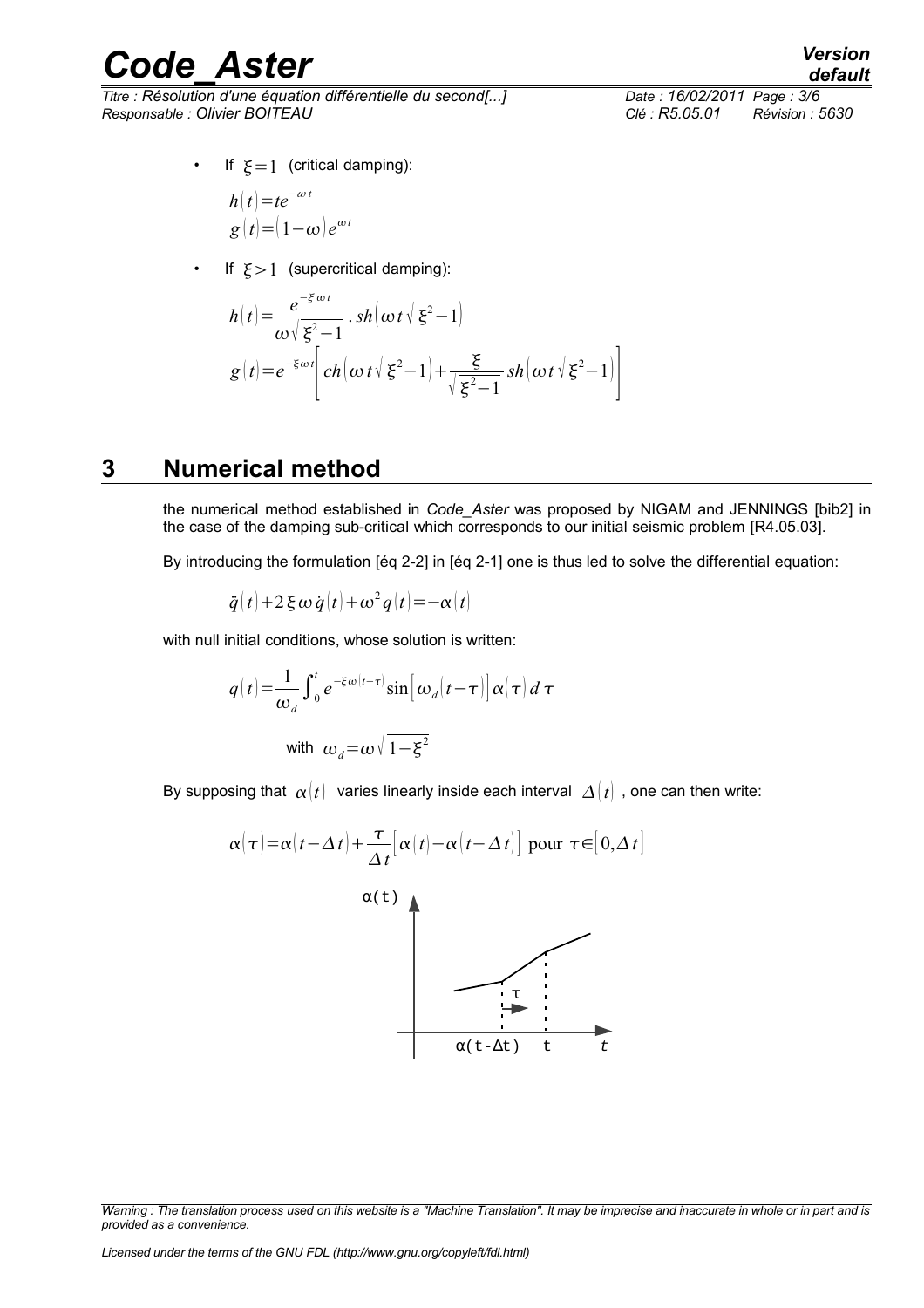*Titre : Résolution d'une équation différentielle du second[...] Date : 16/02/2011 Page : 4/6 Responsable : Olivier BOITEAU Clé : R5.05.01 Révision : 5630*

*default*

 $\omega^2$ 

$$
\ddot{q}(t)+2\xi\omega\dot{q}(\tau)+\omega^2q(\tau)=a+b\tau
$$
 pour  $\tau \in [0,\Delta t]$ 

where  $a = \alpha \left[ t - \Lambda t \right]$ 

$$
b = [\alpha(t) - \alpha(t - \Delta t)]/\Delta t
$$

with the initial conditions:

$$
q(0)=q(t-\Delta t) \dot{q}(0)=\dot{q}(t-\Delta t)
$$

The solution of this equation is the superposition of a particular solution and solutions of the homogeneous problem.

 $a$  particular solution: *a*  $\frac{a}{\omega^2} + \frac{2\xi b}{\omega^3}$  $rac{2\xi b}{\omega^3} - \frac{b}{\omega}$  $\frac{\nu}{\omega^2}\tau$  $\left| t \right| = e^{-\xi \omega \tau} \left| C_1 \cdot \cos \left( \omega_d \tau \right) + C_2 \cdot \sin \left( \omega_d \tau \right) \right|$ 

\n- solutions of the homogeneous problem:
\n- $$
q_h
$$
\n

Consequently:  $q(\tau) = e^{-\xi \omega \tau} \left[ C_1 \cdot \cos(\omega_d \tau) + C_2 \cdot \sin(\omega_d \tau) \right] - \frac{a}{\tau}$  $\frac{a}{\omega^2}+2\frac{\xi b}{\omega^3}$  $rac{\xi b}{\omega^3} - \frac{b \cdot \tau}{w^2}$  $w^2$ and by deriving *q* (compared to *t* ) one a:

$$
\dot{q}(\tau) = \left(-\xi \omega\right) e^{-\xi \omega \tau} \left(C_1 \cos \omega_d \tau + C_2 \sin \omega_d \tau\right) + e^{-\xi \omega \tau} \left(-C_1 \omega_d \sin \omega_d \tau + C_2 \omega_d \cos \omega_d \tau\right) - \frac{b}{\omega \omega \tau}
$$

the coefficients  $C_1$  and  $C_2$  are then determined by the initial conditions at the beginning of the interval (it is - with-to say for  $\tau = 0$ ).

$$
C_1 = q(t - \Delta t) + \frac{a}{\omega^2} - \frac{2\xi b}{\omega^3}
$$
  
\n
$$
C_2 = \frac{1}{\omega_d} \left[ \dot{q}(t - \Delta t) + \xi \omega q(t - \Delta t) + \frac{\xi a}{\omega} - \frac{2\xi^2 - 1}{\omega^2} b \right]
$$

and while deferring  $|C_{1}|$  and  $|C_{2}|$  in the statement of  $|q|$  and  $|{\dot q}|$  one obtains the matric equality for  $\tau = \Delta t$ :

$$
\begin{cases}\nq(t) \\
\dot{q}(t)\n\end{cases} = A(\xi, \omega, \Delta t) \begin{cases}\nq(t - \Delta t) \\
\dot{q}(t - \Delta t)\n\end{cases} + B(\xi, \omega, \Delta t) \begin{cases}\n\alpha(t - \Delta t) \\
\alpha(t)\n\end{cases}
$$

*Warning : The translation process used on this website is a "Machine Translation". It may be imprecise and inaccurate in whole or in part and is provided as a convenience.*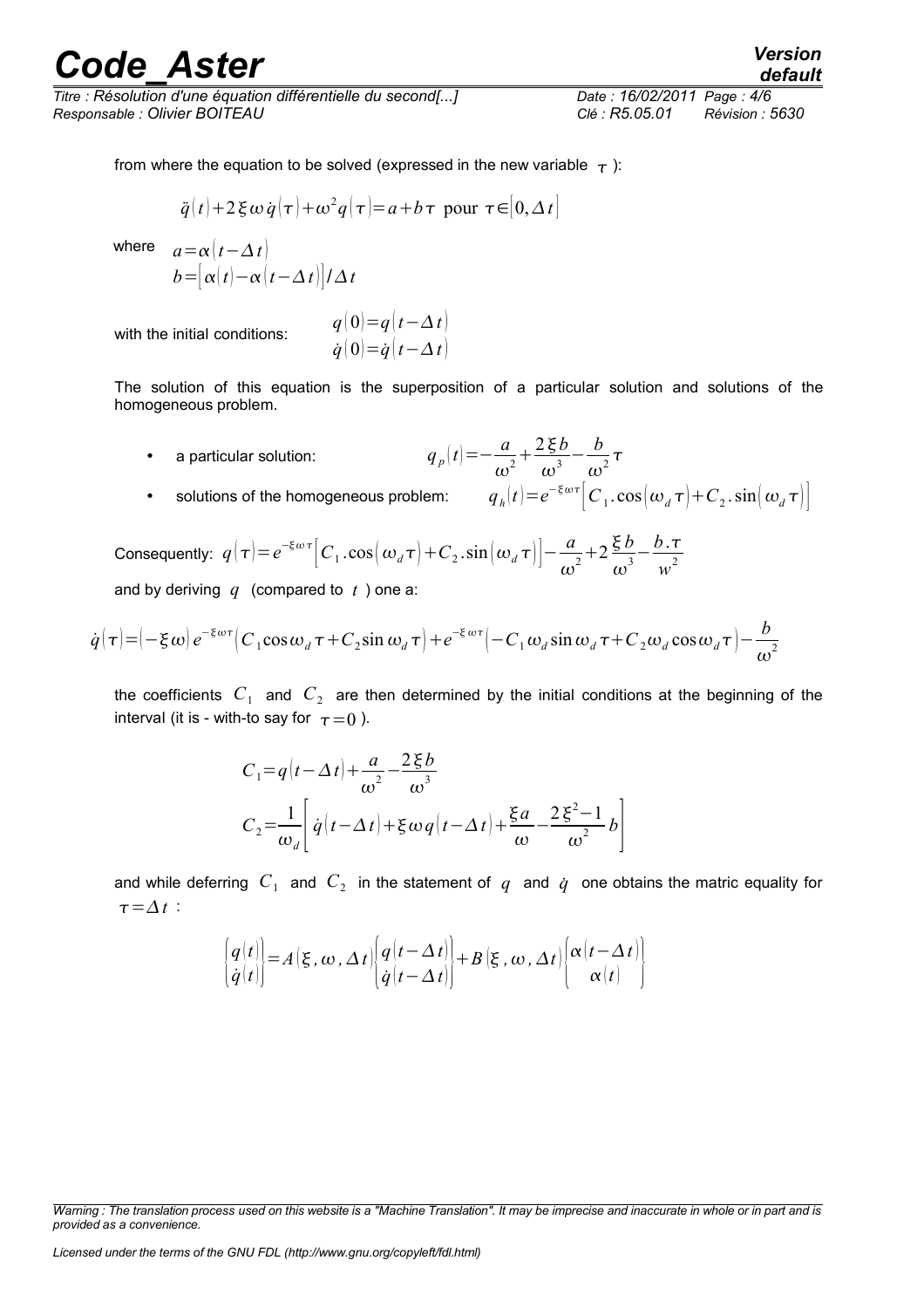*Titre : Résolution d'une équation différentielle du second[...] Date : 16/02/2011 Page : 5/6 Responsable : Olivier BOITEAU Clé : R5.05.01 Révision : 5630*

## **4 Coefficients of the matrixes A and B of the system to solve**

l,

**Matrix** *A* **:**

$$
a_{11} = e^{-\xi \omega \Delta t} \left[ \frac{\xi}{\sqrt{1 - \xi^2}} \sin \left( \omega_d \Delta t \right) + \cos \left( \omega_d \Delta t \right) \right]
$$
  
\n
$$
a_{12} = \frac{e^{\xi \omega \Delta t}}{\omega_d} \sin \left( \omega_d \Delta t \right)
$$
  
\n
$$
a_{21} = -\frac{\omega}{\sqrt{1 - \xi^2}} e^{-\xi \omega \Delta t} \sin \left( \omega_d \Delta t \right)
$$
  
\n
$$
a_{22} = e^{-\xi \omega \Delta t} \left[ \cos \left( \omega_d \Delta t \right) - \frac{\xi}{\sqrt{1 - \xi^2}} \sin \left( \omega_d \Delta t \right) \right]
$$

#### **Stamp** *B* **:**

$$
b_{11} = e^{-\xi \omega \Delta t} \left[ \left( \frac{2 \xi^2 - 1}{\omega^2 \Delta t} + \frac{\xi}{\omega} \right) \cdot \frac{\sin \left( \omega^d \Delta t \right)}{\omega^d} + \left( \frac{2 \xi}{\omega^3 \Delta t} + \frac{1}{\omega^2} \right) \cos \left( \omega^d \Delta t \right) \right] - \frac{2 \xi}{\omega^3 \Delta t}
$$
  
\n
$$
b_{12} = e^{-\xi \omega \Delta t} \left[ \frac{2 \xi^2 - 1}{\omega^2 \Delta t} \cdot \frac{\sin \left( \omega^d \Delta t \right)}{\omega^d} + \frac{2 \xi}{\omega^3 \Delta t} \cdot \cos \left( \omega^d \Delta t \right) \right] - \frac{1}{\omega^2} + \frac{2 \xi}{\omega^3 \Delta t}
$$
  
\n
$$
b_{21} = e^{-\xi \omega \Delta t} \left[ \left( \frac{2 \xi^2 - 1}{\omega^2 \Delta t} + \frac{\xi}{\omega} \right) \cdot \left( \cos \left( \omega_d \Delta t \right) - \frac{\xi}{\sqrt{1 - \xi^2}} \sin \left( \omega^d \Delta t \right) \right) \right] - \frac{\left( \frac{2 \xi}{\omega^3 \Delta t} + \frac{1}{\omega^2} \right) \cdot \left( \omega_d \sin \left( \omega_d \Delta t \right) + \xi \omega \cos \left( \omega_d \Delta t \right) \right) \right] + \frac{1}{\omega^2 \Delta t}
$$
  
\n
$$
b_{22} = -e^{-\xi \omega \Delta t} \left[ \left( \frac{2 \xi^2 - 1}{\omega^2 \Delta t} \right) \cdot \left( \cos \left( \omega_d \Delta t \right) - \frac{\xi}{\sqrt{1 - \xi^2}} \sin \left( \omega_d \Delta t \right) \right) \right] - \frac{\left( \frac{2 \xi}{\omega^3 \Delta t} \right) \cdot \left( \omega_d \sin \left( \omega_d \Delta t \right) + \xi \omega \cos \left( \omega_d \Delta t \right) \right) \right] - \frac{1}{\omega^2 \Delta t}
$$
  
\nwith  $\omega_d = \omega \sqrt{1 - \xi^2}$ 

*Warning : The translation process used on this website is a "Machine Translation". It may be imprecise and inaccurate in whole or in part and is provided as a convenience.*